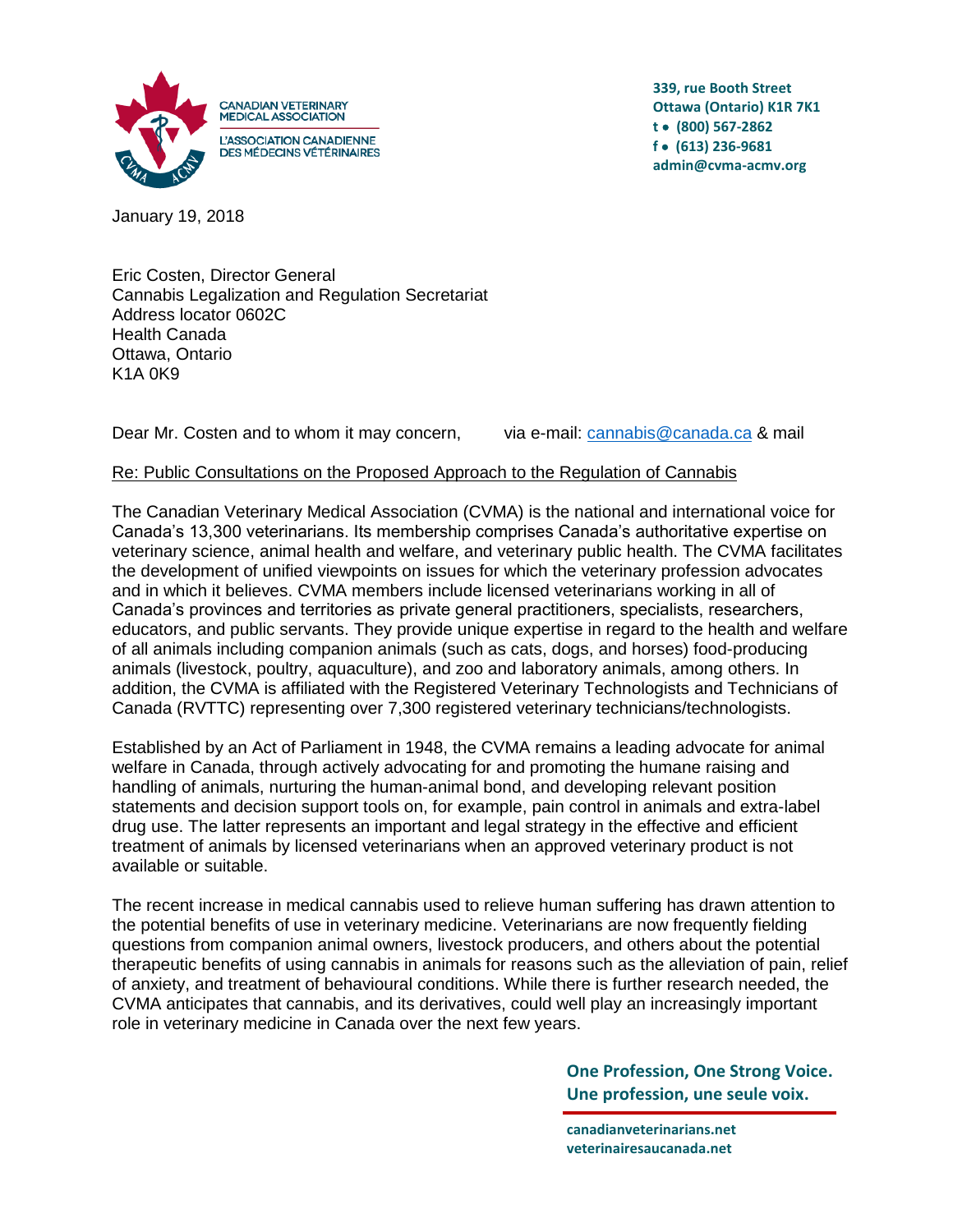The CVMA greatly appreciates the opportunity you have extended to us to be part of the consultation on the proposed approach to the regulation of cannabis. In addition to having several CVMA members attend the recent roundtables, a working group of the CVMA National Issues Committee has reviewed the consultation paper (Proposed Approach to the Regulation of Cannabis) outlining a national framework for controlling the production, distribution, sale, and possession of cannabis in Canada.

Many of the issues discussed in the consultation paper do not directly relate to the concerns of the veterinarians; therefore, the CVMA will limit its comments to those that directly impact its members.

The CVMA respectfully submits the following comments and/or suggestions:

1. Regarding the sale and access of cannabis for medical/non-medical purposes (Section 2.2.7/7.2/8)

The CVMA strongly urges that the Access to Cannabis for Medical Purposes Regulations (ACMPR) be amended to allow veterinarians to provide necessary medication to their patients, while maintaining an arms-length oversight on its dispensing. Veterinarians wish to avoid situations whereby owners purchase cannabis products for animal use without the appropriate guidance and controls, as they would most likely do if forced to purchase from non-medical sellers. The latter would be their sole option if the ACMPR is not amended to include veterinarians (and their patients).

The CVMA suggests that the ACMPR be amended to include all medical professionals experienced in prescribing controlled substances and/or botanical medicines, including veterinarians. In this regard there is a need to change the wording of the ACMPR to refer to "patients" rather than "persons" (since veterinarians' patients are not "persons"). The CVMA would appreciate the opportunity to discuss further this and other related matters with your office at your convenience.

2. Regarding Labeling (Section 6.3)

In the United States where some states have legalized cannabis, there has been a significant rise in reports of ingestion and toxicity in animals, particularly dogs. There is evidence suggesting that the species is very sensitive to tetrahydrocannabinol (THC). Given the apparent increased risk that THC-containing products have to pets, the CVMA respectfully requests that a warning statement be included on THC-containing products (e.g., "keep out of reach of pets").

3. Regarding Veterinary Health Products (Section 8.9)

Given that Health Canada has proposed new pathways for Natural Health Product submissions containing parts of the cannabis plant having only cannabinoids such as cannabidiol (CBD), the CVMA recommends that a similar pathway be created for Veterinary Health Product submissions. The CVMA understands that this would require an amendment to the VHP List C to include parts of the cannabis plant previously excluded.

In the CVMA's experience, clients purchasing and using human natural health products, or using human products with Drug Identification Numbers for their pets, have often selected inappropriate products, used inaccurate doses, and in some cases, purchased a product with additives not intended for animal use. Such situations can result in toxicity for animals.